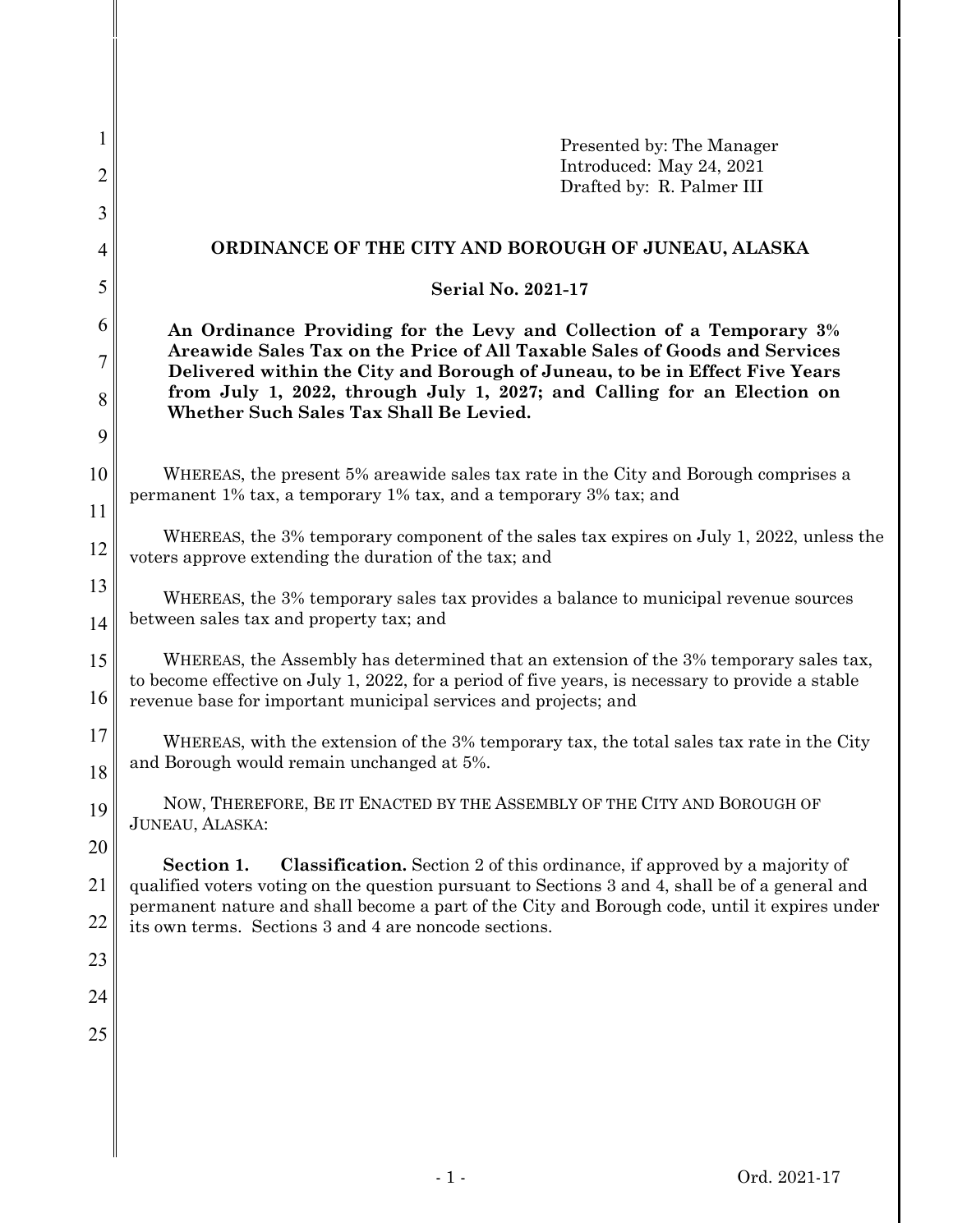1 2 3 4 5 6 7 8 9 10 11 12 13 14 15 16 17 18 19 20 21 22 23 24 25 **Section 2. Amendment of Section.** CBJ 69.05.020 - Imposition of rate, is amended to read: **69.05.020 Imposition of rate. …** (c) Subsection (a)(2) and this subsection (c) are automatically repealed on  $J_{\text{uly}}$  1, 2022 July 1, 2027. **… Section 3. Submission of Question to Voters.** (a) In accordance with Article IX, Section 9.17, of the Home Rule Charter of the City and Borough of Juneau, the question of whether or not a temporary 3% areawide sales tax shall be levied and collected effective July 1, 2022, for a period of five years only, shall be submitted to the qualified voters of the City and Borough at the regular municipal election to be held on October 5, 2021. (b) The Municipal Clerk shall prepare the ballot proposition to be submitted to the qualified voters of the City and Borough for their consideration of the temporary 3% areawide sales tax set forth in this ordinance. The Municipal Clerk shall further perform all necessary steps in accordance with law to conduct the election and place the proposition before the qualified voters at the regular municipal election. **Section 4. Proposition.** The proposition to be submitted to the qualified voters of the City and Borough as required by Section 3 above shall read substantially as follows: **Explanation** Juneau currently has a permanent 1% sales tax, a temporary 1% sales tax, and a temporary 3% sales tax. The temporary 1% sales tax is automatically repealed on September 30, 2023. The temporary 3% sales tax is automatically repealed on July 1, 2022. The total of all CBJ sales taxes is currently 5%. This ballot proposition would continue the current 3% temporary sales tax rate for an additional five years, until June 30, 2027. Accordingly, if this proposition is approved, the total sales tax rate would remain at 5%. This proposition would also continue the Assembly's intended allocation of the temporary 3% sales tax revenues as follows: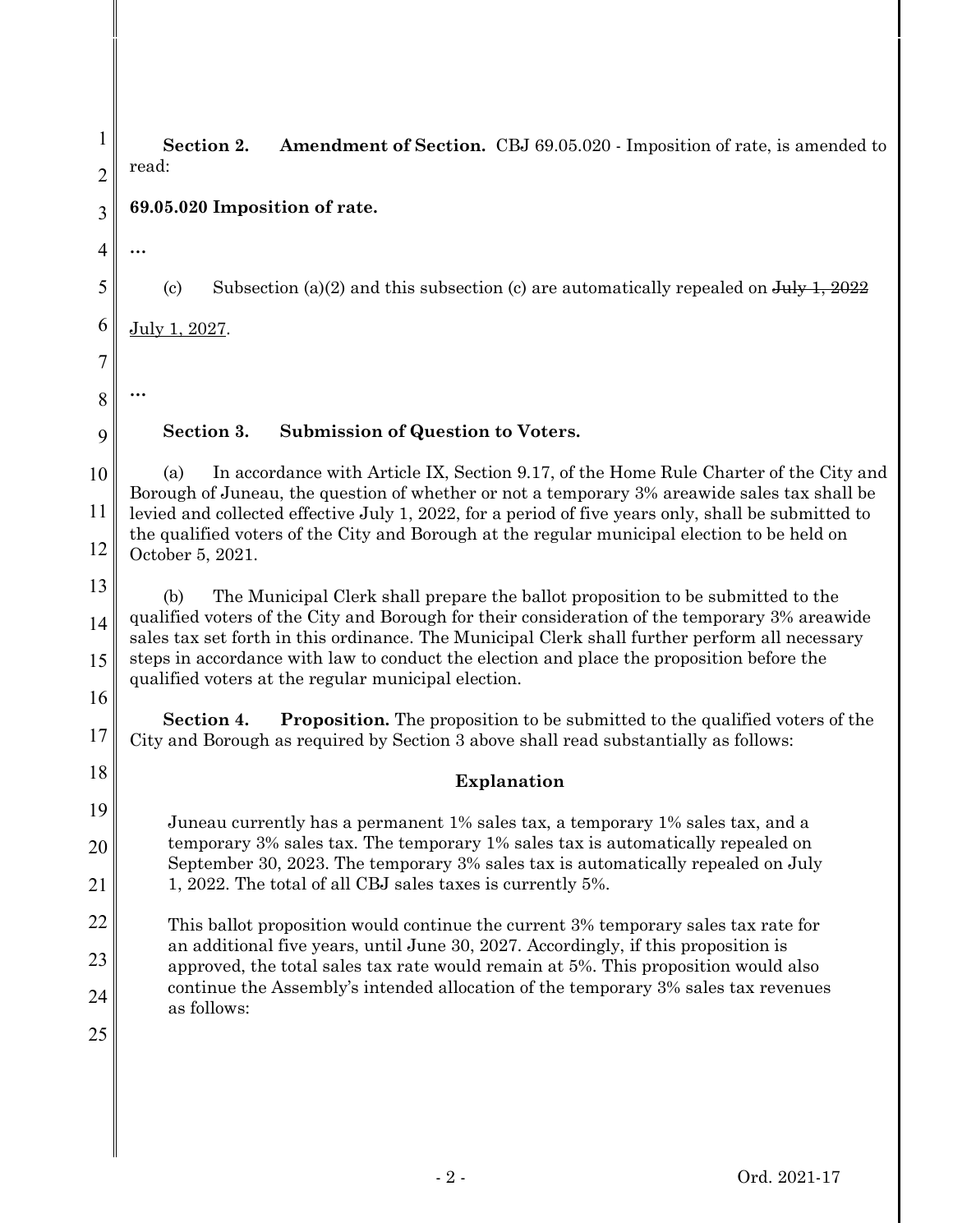| 1              |                                                                                                                                                                                                                                                                                                                                                  |                                                             |       |                                                                            |  |
|----------------|--------------------------------------------------------------------------------------------------------------------------------------------------------------------------------------------------------------------------------------------------------------------------------------------------------------------------------------------------|-------------------------------------------------------------|-------|----------------------------------------------------------------------------|--|
| $\overline{2}$ | <b>Current Temporary Sales Tax</b><br>(repealed July 1, 2022)                                                                                                                                                                                                                                                                                    |                                                             |       | <b>New Proposed Temporary Sales</b><br>Tax (July 1, 2022 to June 30, 2027) |  |
| 3              | 1%                                                                                                                                                                                                                                                                                                                                               | police, fire, street                                        | $1\%$ | police, fire, street                                                       |  |
| 4              |                                                                                                                                                                                                                                                                                                                                                  | maintenance, snow removal,<br>EMT/ambulance service,        |       | maintenance, snow removal,<br>EMT/ambulance service,                       |  |
| 5              |                                                                                                                                                                                                                                                                                                                                                  | parks and recreation,<br>libraries, and other general       |       | parks and recreation,<br>libraries, and other general                      |  |
| 6              |                                                                                                                                                                                                                                                                                                                                                  | purposes;                                                   |       | purposes;                                                                  |  |
| 7              |                                                                                                                                                                                                                                                                                                                                                  |                                                             |       |                                                                            |  |
| 8              | $1\%$                                                                                                                                                                                                                                                                                                                                            | roads, drainage, retaining<br>walls, sidewalks, stairs, and | 1%    | roads, drainage, retaining<br>walls, sidewalks, stairs, and                |  |
| 9              |                                                                                                                                                                                                                                                                                                                                                  | other capital improvements;<br>and                          |       | other capital improvements;<br>and                                         |  |
| 10             |                                                                                                                                                                                                                                                                                                                                                  |                                                             |       |                                                                            |  |
| 11             | $1\%$                                                                                                                                                                                                                                                                                                                                            | allocated annually by the<br>assembly for capital           | $1\%$ | allocated annually by the<br>assembly among capital                        |  |
| 12             |                                                                                                                                                                                                                                                                                                                                                  | improvements, general                                       |       | improvements, an                                                           |  |
| 13             |                                                                                                                                                                                                                                                                                                                                                  | government services<br>(including the Better                |       | emergency budget reserve,<br>and other general public                      |  |
| 14             |                                                                                                                                                                                                                                                                                                                                                  | Capital City account and<br>youth activities) and Budget    |       | services.                                                                  |  |
| 15             |                                                                                                                                                                                                                                                                                                                                                  | Reserve.                                                    |       |                                                                            |  |
| 16             | Total                                                                                                                                                                                                                                                                                                                                            | Temporary sales tax until                                   | Total | Proposed temporary sales                                                   |  |
| 17             | 3%                                                                                                                                                                                                                                                                                                                                               | June 30, 2022                                               | 3%    | tax starting July 1, 2022,<br>and ending June 30, 2027                     |  |
| 18             | PROPOSITION NO.                                                                                                                                                                                                                                                                                                                                  |                                                             |       |                                                                            |  |
| 19             |                                                                                                                                                                                                                                                                                                                                                  |                                                             |       |                                                                            |  |
| 20             | Authorization to Renew a Temporary 3% Areawide Sales Tax Effective July 1, 2022,<br>Intended to Be Used for Certain Purposes as Set Forth Below.                                                                                                                                                                                                 |                                                             |       |                                                                            |  |
| 21             | Shall the City and Borough of Juneau, Alaska, levy and collect a temporary 3%<br>areawide sales tax on the price of all taxable sales of goods and delivered in the City<br>and Borough, effective July 1, 2022, for a period of five years only, in addition to the<br>1% permanent areawide sales tax and the 1% temporary areawide sales tax. |                                                             |       |                                                                            |  |
| 22             |                                                                                                                                                                                                                                                                                                                                                  |                                                             |       |                                                                            |  |
| 23             |                                                                                                                                                                                                                                                                                                                                                  |                                                             |       |                                                                            |  |
| 24             | It is the intent of the Assembly to use the temporary 3% areawide sales tax as                                                                                                                                                                                                                                                                   |                                                             |       |                                                                            |  |
| 25             | follows:                                                                                                                                                                                                                                                                                                                                         |                                                             |       |                                                                            |  |
|                |                                                                                                                                                                                                                                                                                                                                                  |                                                             |       |                                                                            |  |